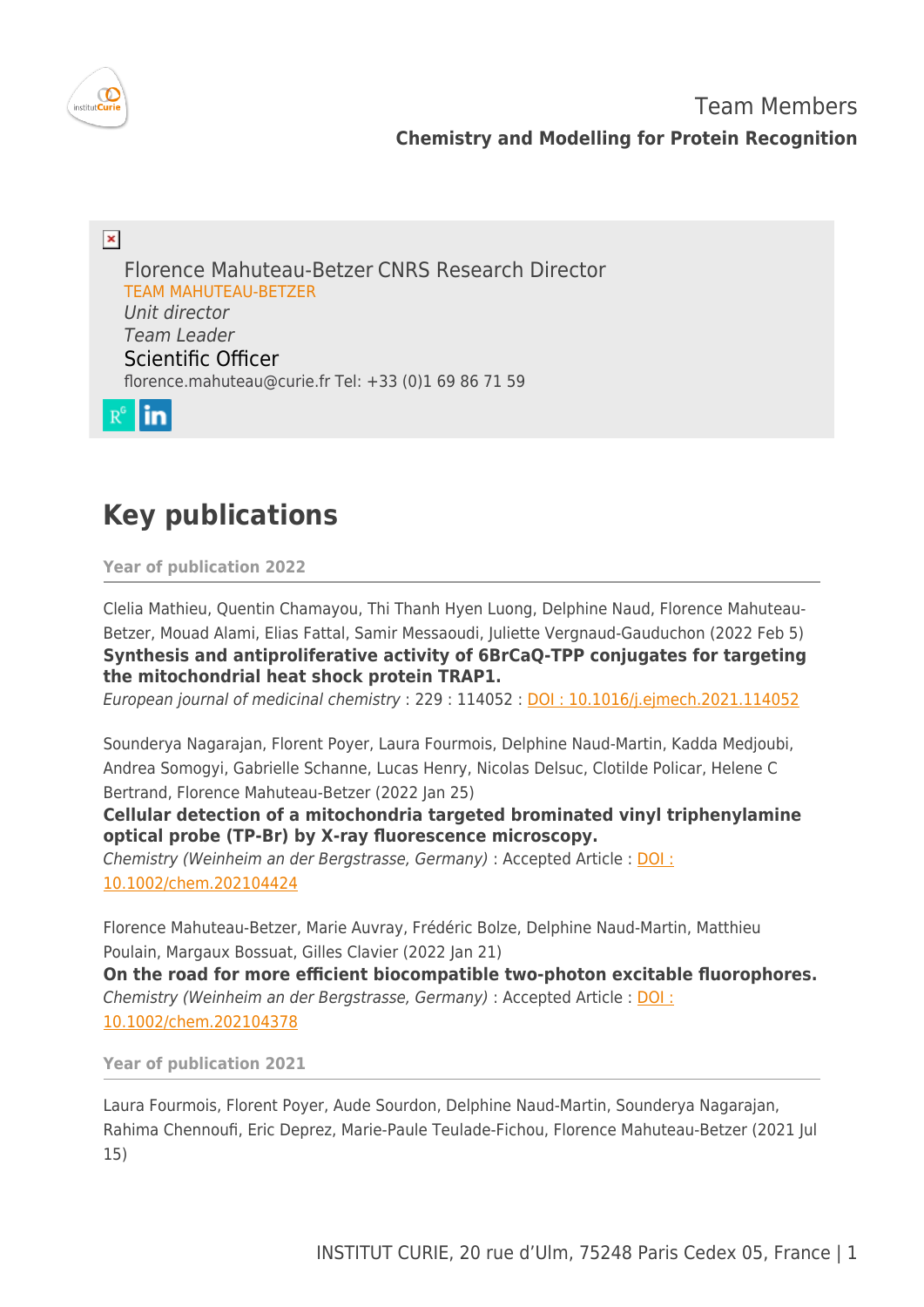

# **Modulation of cellular fate of vinyl triarylamines through structural fine tuning: to stay or not to stay in the mitochondria?**

Chembiochem : a European journal of chemical biology : 22 : 2457-2467 : [DOI :](http://dx.doi.org/10.1002/cbic.202100168) [10.1002/cbic.202100168](http://dx.doi.org/10.1002/cbic.202100168)

Auvray M., Bolze F., Clavier G., Mahuteau-Betzer F. (2021 Mar 1) **Silafluorene as a promising core for cell-permeant, highly bright and twophoton excitable fluorescent probes for live-cell imaging** Dyes and Pigments : 187 : 109083 : [DOI : 10.1016/j.dyepig.2020.109083](http://dx.doi.org/10.1016/j.dyepig.2020.109083)

**Year of publication 2020**

Breton-Patient C., Naud-Martin D., Mahuteau-Betzer F., Piguel S. (2020 Nov 15) **Three-component C-H bond sulfonylation of imidazoheterocycles via visible-light organophotoredox catalysis.**

European Journal of Organic Chemistry : 2020 : 6653-6660 : [DOI : 10.1002/ejoc.202001219](http://dx.doi.org/10.1002/ejoc.202001219)

Rahima Chennoufi, Ngoc-Duong Trinh, Françoise Simon, Guillaume Bordeau, Delphine Naud-Martin, Albert Moussaron, Bertrand Cinquin, Houcine Bougherara, Béatrice Rambaud, Patrick Tauc, Céline Frochot, Marie-Paule Teulade-Fichou, Florence Mahuteau-Betzer & Eric Deprez (2020 Apr 23)

**Interplay between cellular uptake, intracellular localization and the cell death mechanism in triphenylamine-mediated photoinduced cell death** Scientific Reports : 10 : 6881 : [DOI : 10.1038/s41598-020-63991-9](http://dx.doi.org/10.1038/s41598-020-63991-9)

**Year of publication 2019**

Morgan Pellerano, Delphine Naud-Martin, Florence Mahuteau-Betzer, Marie Morille, May Catherine Morris (2019 Feb 15)

**Fluorescent biosensor for detection of the R248Q aggregation-prone mutant of p53.**

Chembiochem : a European journal of chemical biology : 20 : 605-613 : [DOI :](http://dx.doi.org/10.1002/cbic.201800531) [10.1002/cbic.201800531](http://dx.doi.org/10.1002/cbic.201800531)

Pauline Gilson, Morgane Couvet, Laetitia Vanwonterghem, Maxime Henry, Julien Vollaire, Vladimir Baulin, Marco Werner, Anna Orlowska, Véronique Josserand, Florence Mahuteau-Betzer, Laurence Lafanechère, Jean-Luc Coll, Benoit Busser, Amandine Hurbin (2019 Feb 1) **The pyrrolopyrimidine colchicine-binding site agent PP-13 reduces the metastatic dissemination of invasive cancer cells** *in vitro* **and** *in vivo***.** Biochemical pharmacology : 160 : 1-13 : [DOI : 10.1016/j.bcp.2018.12.004](http://dx.doi.org/10.1016/j.bcp.2018.12.004)

Delphine Naud-Martin, Corinne Landras-Guetta, Daniela Verga, Deepanjan Ghosh, Sylvain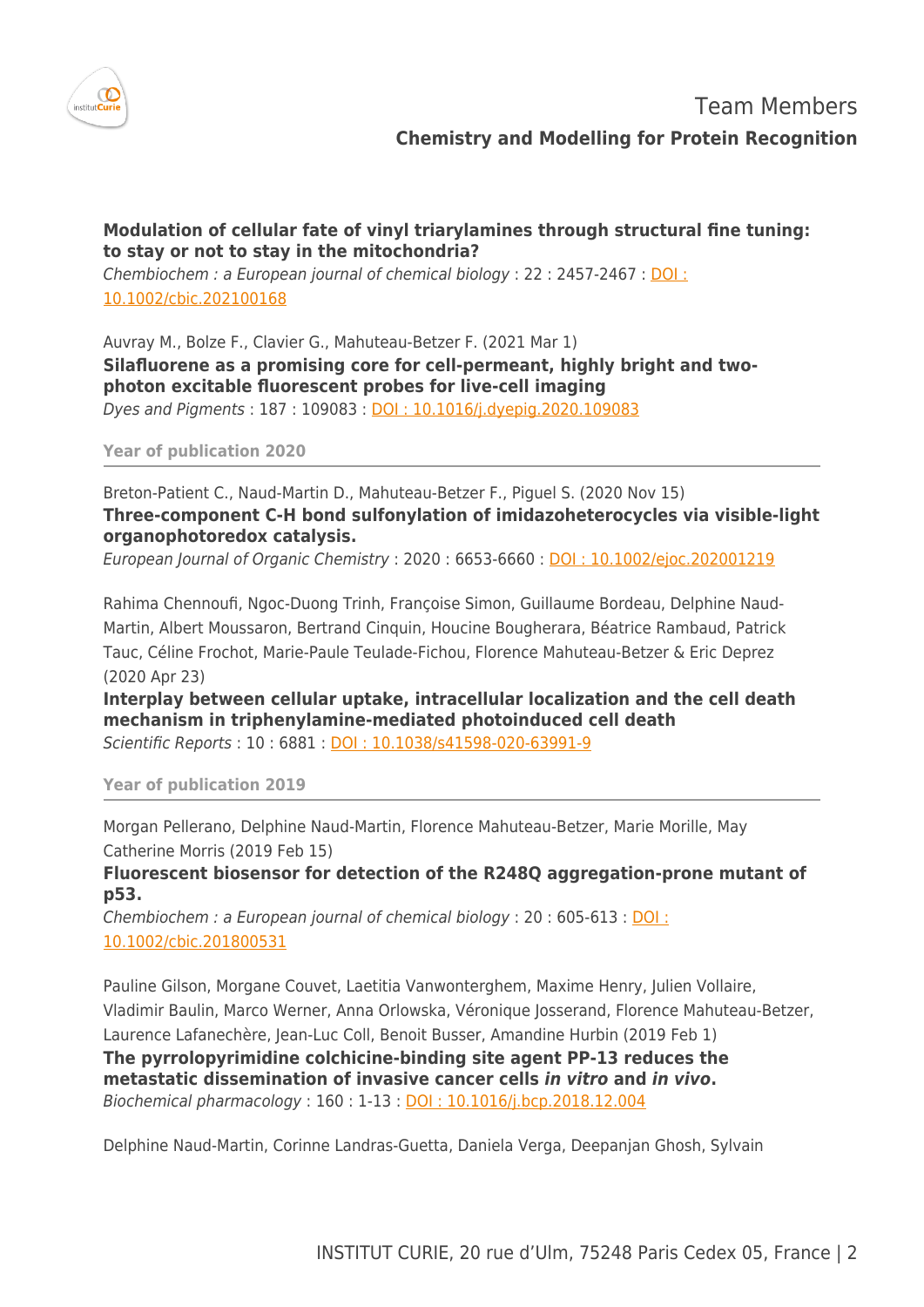

Achelle, Florence Mahuteau-Betzer, Sophie Bombard, Marie-Paule Teulade-Fichou (2019 Jan 26) **Selectivity of Terpyridine Platinum Anticancer Drugs for G-quadruplex DNA.** Molecules (Basel, Switzerland) : 24 : 404 : [DOI : 10.3390/molecules24030404](http://dx.doi.org/10.3390/molecules24030404)

**Year of publication 2018**

Luis M.G. Abegão, Ruben D Fonseca, Tárcius N Ramos, Florence Mahuteau-Betzer, Sandrine PIGUEL, José J. Rodrigues Jr, Cleber R. Mendonca, Sylvio Canuto, Daniel Luis Silva, and Leonardo De Boni (2018 Apr 12)

**Oxazole dyes with potential for photoluminescence bioprobes: A two-Photon absorption study**

The Journal of Physical Chemistry C : 122 : 10526-10534 : [DOI : 10.1021/acs.jpcc.8b01904](http://dx.doi.org/10.1021/acs.jpcc.8b01904)

Hammerer F., Poyer F., Fourmois L., Chen S., Garcia G., Teulade-Fichou M.P., Maillard P., Mahuteau-Betzer F. (2018 Jan 1)

## **Mitochondria-targeted cationic porphyrin-triphenylamine hybrids for enhanced two-photon photodynamic therapy**

Bioorganic & Medicinal Chemistry : 26 : 107-118 : [DOI : 10.1016/j.bmc.2017.11.024](http://dx.doi.org/10.1016/j.bmc.2017.11.024)

**Year of publication 2017**

Pauline Gilson, Fernando Josa-Prado, Claire Beauvineau, Delphine Naud-Martin, Laetitia Vanwonterghem, Florence Mahuteau-Betzer, Alexis Moreno, Pierre Falson, Laurence Lafanechère, Véronique Frachet, Jean-Luc Coll, Jose Fernando Díaz, Amandine Hurbin, Benoit Busser (2017 Sep 2)

**Identification of pyrrolopyrimidine derivative PP-13 as a novel microtubuledestabilizing agent with promising anticancer properties.** Scientific reports : 7 : 10209 : [DOI : 10.1038/s41598-017-09491-9](http://dx.doi.org/10.1038/s41598-017-09491-9)

Claire Beauvineau, Corinne Guetta, Marie-Paule Teulade-Fichou, Florence Mahuteau-Betzer (2017 Aug 14)

**PhenDV, a turn-off fluorescent quadruplex DNA probe for improving the sensitivity of drug screening assays**

Organic & Biomolecular Chemistry : 15 : 7117-7121 : [DOI : 10.1039/c7ob01705g](http://dx.doi.org/10.1039/c7ob01705g)

Marie-Paule Teulade-Fichou, Joël Lefebvre, Corinne Guetta, Florent Poyer, Florence Mahuteau-Betzer (2017 Jul 13)

**Copper-alkyne complexation is responsible for the Nucleolar Localisation of Quadruplex Nucleic Acid Drugs Labelled by Click Chemistry.**

Angewandte Chemie (International ed. in English) : 56 : 11365-11369 : [DOI :](http://dx.doi.org/10.1002/anie.201703783)

[10.1002/anie.201703783](http://dx.doi.org/10.1002/anie.201703783)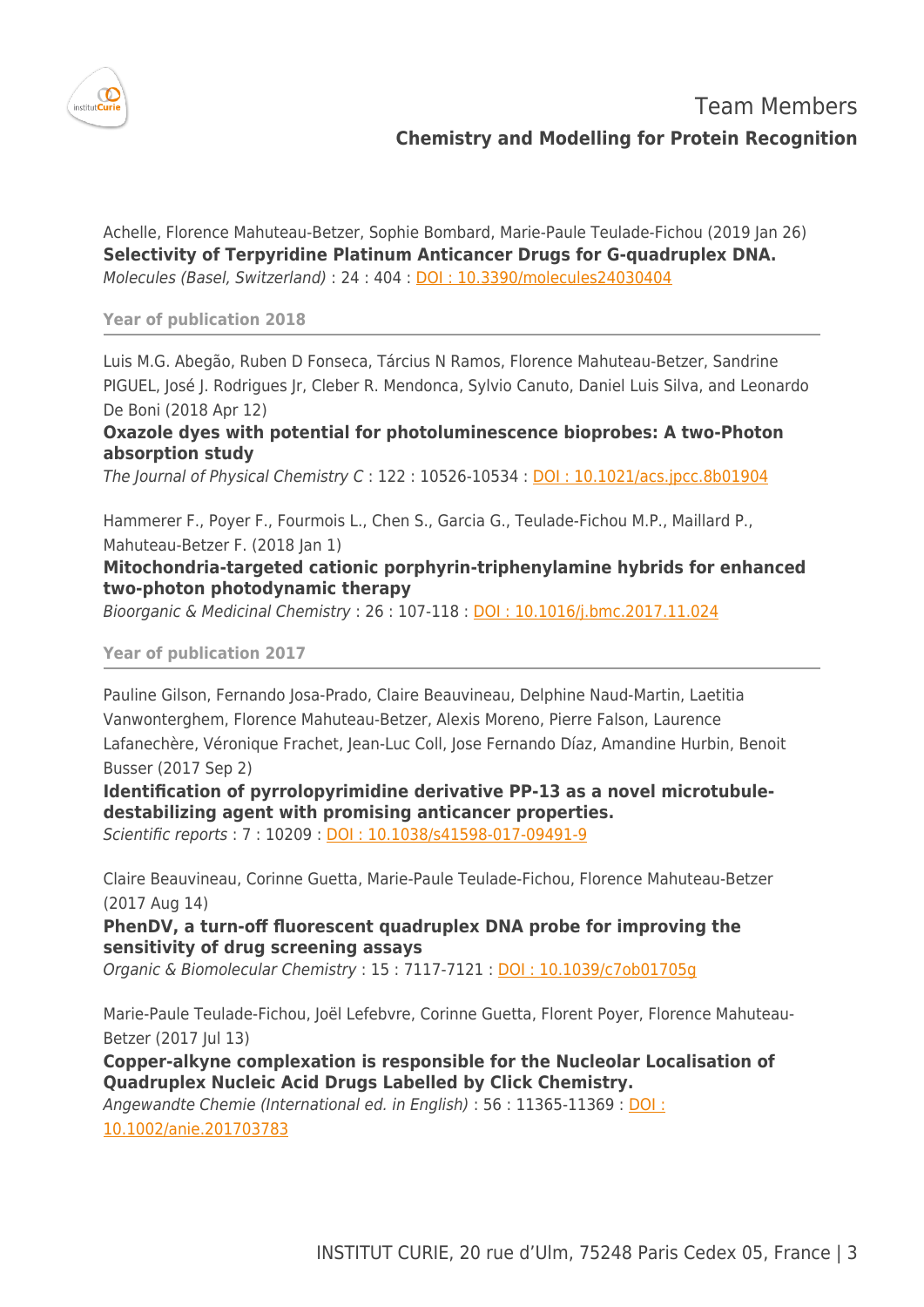

Team Members **Chemistry and Modelling for Protein Recognition**

Chennoufi R., Mahuteau-Betzer F., Tauc P., Teulade-Fichou M.P., Deprez E. (2017 Jun 18) **Triphenylamines Induce Cell Death Upon 2-Photon Excitation** Molecular Imaging : 16 : 1-4 : [DOI : 10.1177/1536012117714164](http://dx.doi.org/10.1177/1536012117714164)

Morgan Pellerano, Sergey Tcherniuk, Corine Perals, Thi Nhu Ngoc Van, Elsa Garcin, Florence Mahuteau-Betzer, Marie-Paule Teulade-Fichou, May C Morris (2017 Apr 22)

**Targeting Conformational Activation of CDK2 Kinase.**

Biotechnology journal : 12 : 1600531 : [DOI : 10.1002/biot.201600531](http://dx.doi.org/10.1002/biot.201600531)

Gilles Galvani, K Harsha Vardhan Reddy, Claire Beauvineau, NourEddine Ghermani, Florence Mahuteau-Betzer, Mouad Alami, Samir Messaoudi (2017 Feb 17)

**Conversion of 3-Bromo-2H-coumarins to 3-(Benzofuran-2-yl)-2H-coumarins under Palladium Catalysis: Synthesis and Photophysical Properties Study.** Organic letters : 19 : 910-913 : [DOI : 10.1021/acs.orglett.7b00069](http://dx.doi.org/10.1021/acs.orglett.7b00069)

J Santo, C Lopez-Herrera, C Apolit, Y Bareche, L Lapasset, C Chavey, S Capozi, F Mahuteau-Betzer, R Najman, P Fornarelli, I C Lopez-Mejía, G Béranger, F Casas, E-Z Amri, B Pau, D Scherrer, J Tazi (2017 Feb 14)

**Pharmacological modulation of LMNA SRSF1-dependent splicing abrogates dietinduced obesity in mice.**

International journal of obesity : 41 : 390-401 : **DOI : 10.1038/ijo.2016.220** 

### **Year of publication 2016**

Morgan Pellerano, Delphine Naud-Martin, Marion Peyressatre, Camille Prével, Marie-Paule Teulade-Fichou, May Morris, Florence Mahuteau-Betzer (2016 Mar 17)

**TP-2Rho Is a Sensitive Solvatochromic Red-Shifted Probe for Monitoring the Interactions between CDK4 and Cyclin D.**

Chembiochem : a European journal of chemical biology : 17 : 737-744 : [DOI :](http://dx.doi.org/10.1002/cbic.201500641) [10.1002/cbic.201500641](http://dx.doi.org/10.1002/cbic.201500641)

Rahima Chennoufi, Houcine Bougherara, Nathalie Gagey-Eilstein, Blaise Dumat, Etienne Henry, Frédéric Subra, Stéphanie Bury-Moné, Florence Mahuteau-Betzer, Patrick Tauc, Marie-Paule Teulade-Fichou, Eric Deprez (2016 Mar 8)

**Mitochondria-targeted Triphenylamine Derivatives Activatable by Two-Photon Excitation for Triggering and Imaging Cell Apoptosis.**

Scientific reports : 6 : 21458 : [DOI : 10.1038/srep21458](http://dx.doi.org/10.1038/srep21458)

Blaise Dumat, Elodie Faurel-Paul, Pauline Fornarelli, Nicolas Saettel, Germain Metgé, Céline Fiorini-Debuisschert, Fabrice Charra, Florence Mahuteau-Betzer, Marie-Paule Teulade-Fichou  $(2016 \text{ Jan } 7)$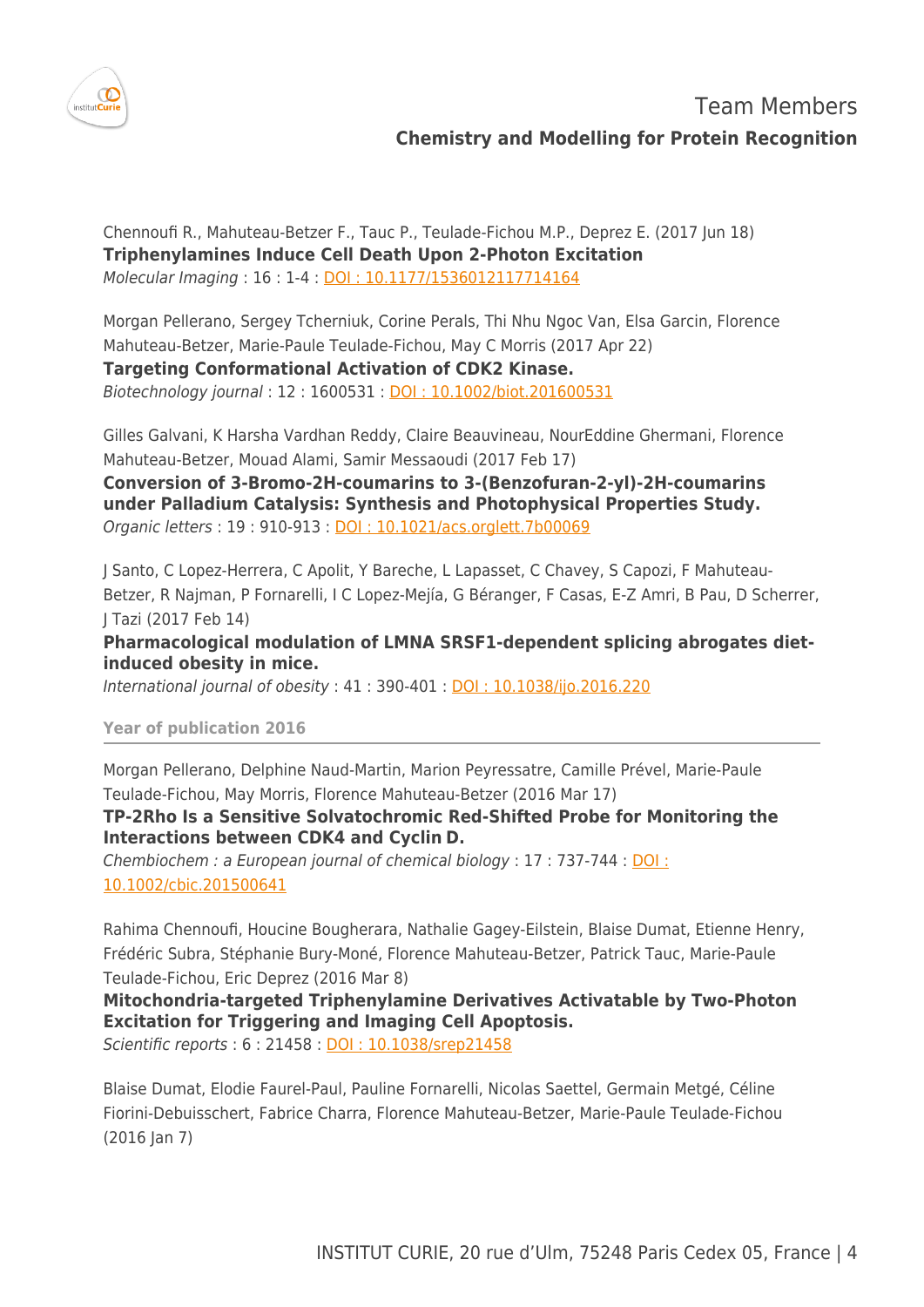

## **Influence of the oxazole ring connection on the fluorescence of oxazoyltriphenylamine biphotonic DNA probes.**

Organic & biomolecular chemistry : 14 : 358-370 : [DOI : 10.1039/c5ob02225h](http://dx.doi.org/10.1039/c5ob02225h)

#### **Year of publication 2015**

R Chennoufi, H Bougherara, N Gagey-Eilstein, B Dumat, E Henry, F Subra, F Mahuteau-Betzer, P Tauc, M-P Teulade-Fichou, E Deprez (2015 Oct 15)

**Differential behaviour of cationic triphenylamine derivatives in fixed and living cells: triggering and imaging cell death.**

Chemical communications (Cambridge, England) : 51 : 14881-14884 : [DOI : 10.1039/c5cc05970d](http://dx.doi.org/10.1039/c5cc05970d)

Guillaume Kellermann, Markus Kaiser, Florent Dingli, Olivier Lahuna, Delphine Naud-Martin, Florence Mahuteau-Betzer, Damarys Loew, Evelyne Ségal-Bendirdjian, Marie-Paule Teulade-Fichou, Sophie Bombard (2015 Sep 3)

**Identification of human telomerase assembly inhibitors enabled by a novel method to produce hTERT.**

Nucleic acids research : 43 : e99 : [DOI : 10.1093/nar/gkv425](http://dx.doi.org/10.1093/nar/gkv425)

Kathleen Solmont, Hamza Boufroura, Amel Souibgui, Pauline Fornarelli, Anne Gaucher, Florence Mahuteau-Betzer, Béchir Ben Hassine, Damien Prim (2015 May 13)

**Divergent strategy for the synthesis of original dihydrobenzo- and dihydronaphtho-acridines.**

Organic & biomolecular chemistry : 13 : 6269-6277 : [DOI : 10.1039/c5ob00456j](http://dx.doi.org/10.1039/c5ob00456j)

Florence Mahuteau-Betzer (2015 May 12)

**The French National Compound Library: advances and future prospects.** Médecine sciences : M/S : 31 : 417-422 : [DOI : 10.1051/medsci/20153104016](http://dx.doi.org/10.1051/medsci/20153104016)

Noëlie Campos, Renier Myburgh, Aude Garcel, Audrey Vautrin, Laure Lapasset, Erika Schläpfer Nadal, Florence Mahuteau-Betzer, Romain Najman, Pauline Fornarelli, Katjana Tantale, Eugénia Basyuk, Martial Séveno, Julian P Venables, Bernard Pau, Edouard Bertrand, Mark A Wainberg, Roberto F Speck, Didier Scherrer, Jamal Tazi (2015 Apr 19)

**Long lasting control of viral rebound with a new drug ABX464 targeting Rev – mediated viral RNA biogenesis.**

Retrovirology : 12 : 30 : [DOI : 10.1186/s12977-015-0159-3](http://dx.doi.org/10.1186/s12977-015-0159-3)

**Year of publication 2014**

Delphine Naud-Martin, Xavier Martin-Benlloch, Florent Poyer, Florence Mahuteau-Betzer, Marie-Paule Teulade-Fichou (2014 Feb 1)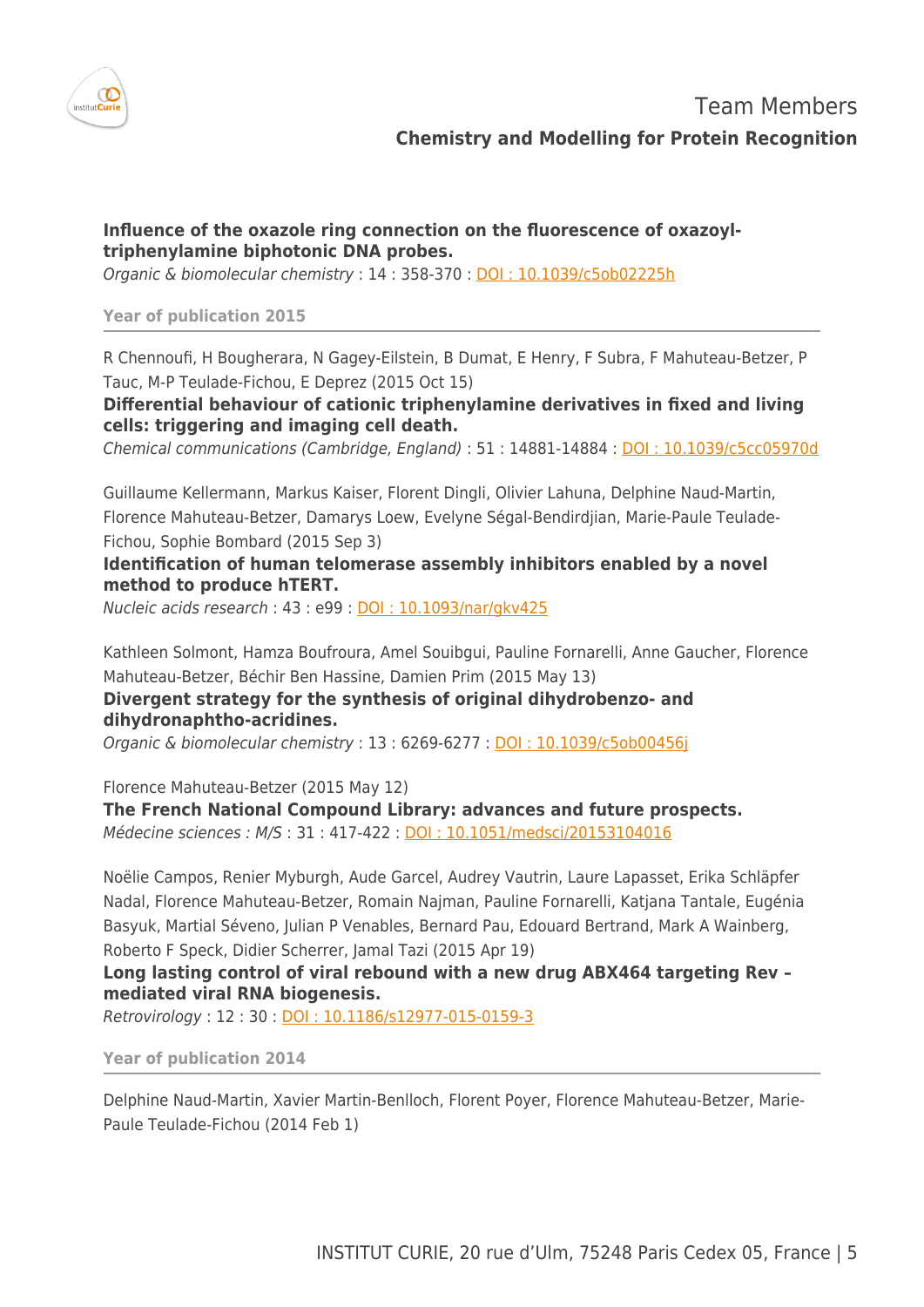

# **Acri-2,7-Py, a bright red-emitting DNA probe identified through screening of a distyryl dye library.**

Biotechnology journal : 9 : 301-310 : [DOI : 10.1002/biot.201300197](http://dx.doi.org/10.1002/biot.201300197)

#### **Year of publication 2013**

Blaise Dumat, Guillaume Bordeau, Elodie Faurel-Paul, Florence Mahuteau-Betzer, Nicolas Saettel, Germain Metge, Céline Fiorini-Debuisschert, Fabrice Charra, Marie-Paule Teulade-Fichou (2013 Aug 20)

**DNA switches on the two-photon efficiency of an ultrabright triphenylamine fluorescent probe specific of AT regions.**

Journal of the American Chemical Society : 135 : 12697-12706 : [DOI : 10.1021/ja404422z](http://dx.doi.org/10.1021/ja404422z)

Souibgui A., Gaucher A., Marrot J., Aloui F., Mahuteau-Betzer F., Ben Hassine B., Prim D. (2013 Jul 1)

**A Flexible Strategy Towards Thienyl-, Oxazolyl- and Pyridyl-Fused Fluorenones** European Journal of Organic Chemistry : 2013 : 4515-4522 : [DOI : 10.1002/ejoc.201300233](http://dx.doi.org/10.1002/ejoc.201300233)

Mahuteau-Betzer F., Piguel S. (2013 Jun 12)

## **Synthesis and evaluation of photophysical properties of Series of π-conjugated oxazole dyes**

Tetrahedron Letters : 54 : 3188-3193 : [DOI : https://doi.org/10.1016/j.tetlet.2013.04.037](http://dx.doi.org/https://doi.org/10.1016/j.tetlet.2013.04.037)

### **Year of publication 2012**

Ada Collura, Laetitia Marisa, Diletta Trojan, Olivier Buhard, Anaïs Lagrange, Arnaud Saget, Marianne Bombled, Patricia Méchighel, Mira Ayadi, Martine Muleris, Aurélien de Reynies, Magali Svrcek, Jean-François Fléjou, Jean-Claude Florent, Florence Mahuteau-Betzer, Anne-Marie Faussat, Alex Duval (2012 Sep 26)

## **Extensive characterization of sphere models established from colorectal cancer cell lines.**

Cellular and molecular life sciences : CMLS : 2 : 729-42 : [DOI : 10.1007/s00018-012-1160-9](http://dx.doi.org/10.1007/s00018-012-1160-9)

Blaise Dumat, Guillaume Bordeau, Ana I Aranda, Florence Mahuteau-Betzer, Yara El Harfouch, Germain Metgé, Fabrice Charra, Céline Fiorini-Debuisschert, Marie-Paule Teulade-Fichou (2012 May 23)

**Vinyl-triphenylamine dyes, a new family of switchable fluorescent probes for targeted two-photon cellular imaging: from DNA to protein labeling.** Organic & biomolecular chemistry : 30 : 6054-6061 : [DOI : 10.1039/c2ob25515d](http://dx.doi.org/10.1039/c2ob25515d)

**Year of publication 2011**